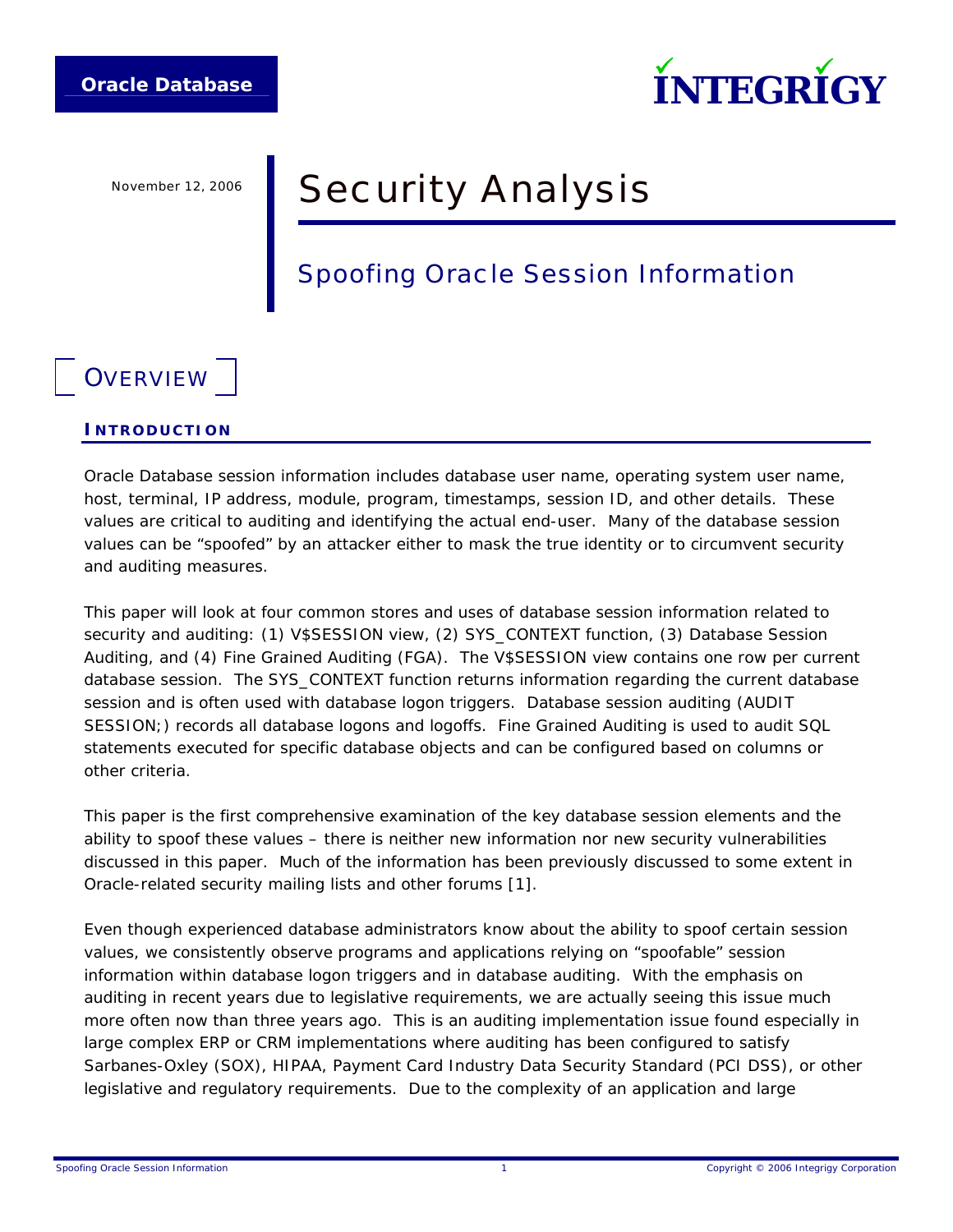

transaction volume, often some level of filtering must be enabled to sift through the enormous amount of audit data generated. In many cases, the filtering is applied to differentiate between normal transaction processing and anomalous transactions by either an attacker or a privileged user (i.e., Super User or DBA) when auditing has been enabled due to SOX requirements.

The goal of this paper is to build awareness of this issue since Integrigy consultants performing security assessments consistently see absolute reliance on "spoofable" values in auditing and security solutions. Even a quick search of Oracle Metalink shows some support notes with caveats about the ability to spoof these session values (e.g., 281229.1), while other notes provide solutions or samples that rely on these modifiable values (e.g., 336254.1, 136145.1).

#### **SUMMARY**

With the exception of the database username, session ID, and timestamps, most session-level values can be easily manipulated by the user and are not reliable for security protections or audit trails. Using sample code provided by Oracle, any skilled Oracle database administrator or developer should be able to create a simple Java program that sets all session values to arbitrary values with the exception of the database username, session ID, IP address, and timestamps. The lack of reliability of the database session information must carefully considered when designing security protections (e.g., database logon triggers) and auditing.

### DATABASE SESSION INFORMATION

Database session-level information is stored and referenced in a number of places within the Oracle Database. The V\$SESSION view contains all current sessions and the SYS\_CONTEXT function displays information about the current session. Both are often used in database logon triggers and other real-time auditing. Database session auditing (i.e., AUDIT SESSION;) captures an audit of all database sessions and Fine Grained Auditing (FGA) can be used to audit SELECT statements (10.2 supports INSERT, UPDATE, and DELETE as well). There are other stores and uses of session-level information, however, these four are the most frequently utilized.

#### **V\$SESSION**

V\$SESSION is a dynamic performance view that contains information for each database session. This view contains all the key session values. V\$SESSION is really a public synonym to the view SYS.V\_\$SESSION.

By default in Oracle 9.2, 10.1, and 10.2, SELECT privilege on SYS.V\_\$SESSION has only been granted to SELECT\_CATALOG\_ROLE. Some applications and database components may grant SELECT privilege on SYS.V\_\$SESSION to other users or roles as part of the installation process.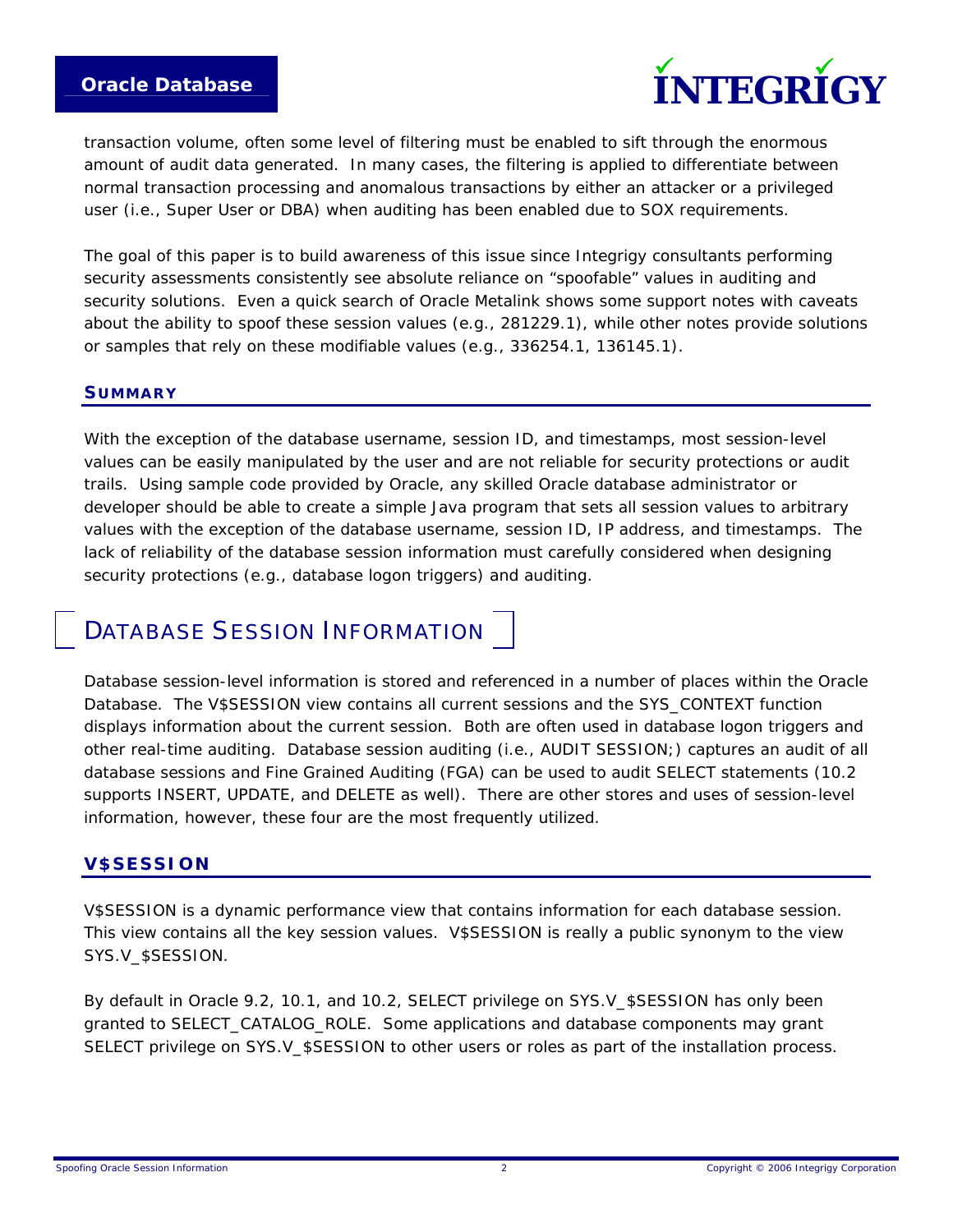

### **SYS\_CONTEXT**

SYS CONTEXT is a standard Oracle Database function used to retrieve session-level information. The function is defined in SYS.STANDARD and documented in the Oracle Database SQL Reference manual. Refer to the documentation for how SYS\_CONTEXT works and the use of namespaces with the function.

SYS\_CONTEXT can be used for multiple purposes, but most often is used to reference the "USERENV" namespace objects related to session information. Rather than querying V\$SESSION, database triggers - especially database logon triggers - mostly use SYS\_CONTEXT to retrieve session information. This paper will focus exclusively on the "USERENV" namespace values and all references to SYS\_CONTEXT assume the "USERENV" namespace.

SYS\_CONTEXT can be used in SQL statements or PL/SQL. An example usage is as follows –

select SYS\_CONTEXT('USERENV', 'OS\_USER') from dual;

#### **DATABASE SESSION AUDITING**

This paper will focus on session auditing (i.e., AUDIT SESSION;), although all the information is also relevant to other database auditing since all the audit data is stored in a single table (SYS.AUD\$).

In order to make this paper as user friendly as possible, we will reference the commonly used audit views rather that the underlying tables. For instance, DBA\_AUDIT\_SESSION will be referenced instead of the base table SYS.AUD\$. Session information is stored in all the audit session views based on SYS.AUD\$ - DBA\_AUDIT\_TRAIL, DBA\_AUDIT\_SESSION, DBA\_AUDIT\_EXISTS, DBA\_AUDIT\_OBJECT, and DBA\_AUDIT\_STATEMENT.

#### **FINE GRAINED AUDITING (FGA)**

Fine Grained Auditing is used to audit SQL statements executed for specific database objects and can be configured based on columns or other criteria. Audit data is stored in the SYS.FGA\_LOG\$ and usually accessed via the DBA\_FGA\_AUDIT\_TRAIL view.

#### **DATABASE SESSION INFORMATION**

The database session values are not consistently named throughout the database. Table 1 provides a mapping of the session values to the column names for the key views and functions referenced in this paper. Table 2 provides a brief description of each session values and typical values that will be found in most databases when using common tools and drivers like SQL\*Plus, TOAD, JDBC, etc.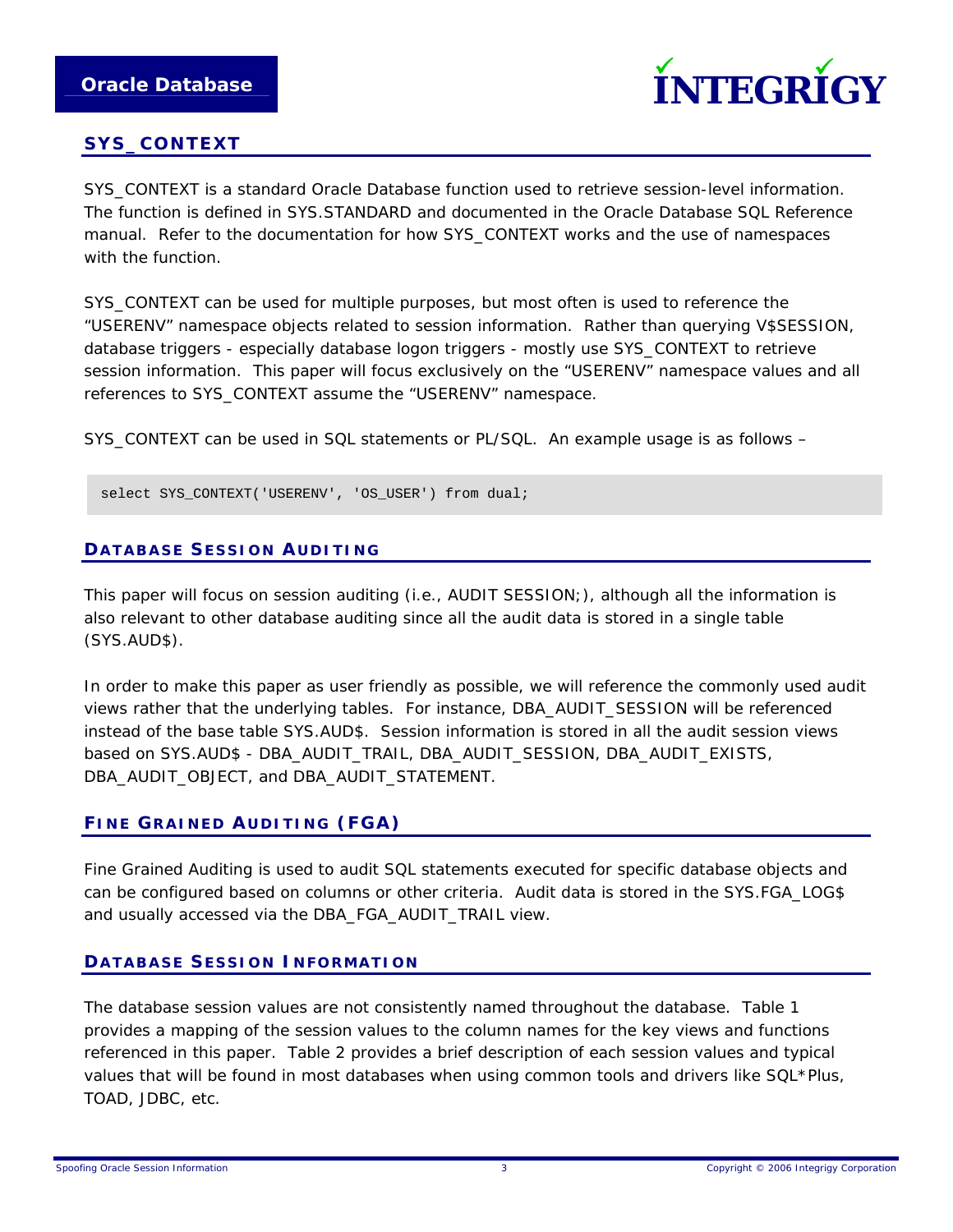

| Table 1 - Session Value to Column Mapping |                   |                       |                           |                    |  |  |
|-------------------------------------------|-------------------|-----------------------|---------------------------|--------------------|--|--|
| <b>Session Value</b>                      | <b>VSSESSION</b>  | <b>SYS_CONTEXT</b>    | DBA_AUDIT_*               | DBA_FGA            |  |  |
|                                           | View              | <b>Function</b>       |                           | <b>AUDIT_TRAIL</b> |  |  |
| User Name                                 | <b>USERNAME</b>   | SESSION_USER          | <b>USERNAME</b>           | DB USER            |  |  |
| Schema Name                               | <b>SCHEMANAME</b> | <b>CURRENT SCHEMA</b> |                           |                    |  |  |
| OS User                                   | <b>OSUSER</b>     | OS USER               | OS USERNAME               | OS USER            |  |  |
| Machine                                   | <b>MACHINE</b>    | <b>HOST</b>           | <b>USERHOST</b>           | <b>USERHOST</b>    |  |  |
| Terminal                                  | TERMINAL          | TERMINAL              | TERMINAL                  |                    |  |  |
| Program                                   | <b>PROGRAM</b>    |                       |                           |                    |  |  |
| <b>IP Address</b>                         |                   | IP ADDRESS            | COMMENT TEXT <sup>1</sup> |                    |  |  |
| <b>Process ID</b>                         | <b>PROCESS</b>    |                       |                           |                    |  |  |
| <b>Module</b>                             | <b>MODULE</b>     | <b>MODULE</b>         |                           |                    |  |  |
| <b>Action</b>                             | <b>ACTION</b>     | <b>ACTION</b>         |                           |                    |  |  |
| <b>Client Info</b>                        | CLIENT INFO       | CLIENT INFO           |                           |                    |  |  |
| <b>Client ID</b>                          | CLIENT IDENTIFIER | CLIENT IDENTIFIER     | CLIENT ID                 | CLIENT ID          |  |  |

<sup>1</sup> The COMMENT\_TEXT column of the DBA\_AUDIT\_TRAIL view contains the IP address embedded in an authentication string.

| Table 2 - Typical Session Values <sup>1</sup> |                                                                                                         |  |  |  |
|-----------------------------------------------|---------------------------------------------------------------------------------------------------------|--|--|--|
| Value                                         | <b>Description</b>                                                                                      |  |  |  |
| <b>User Name</b>                              | Database username used to authenticate to the database.                                                 |  |  |  |
| Schema                                        | Current database schema name as set by "ALTER SESSION SET CURRENT_SCHEMA". Upon initial                 |  |  |  |
| Name                                          | login, the current database schema name will be the user name.                                          |  |  |  |
| <b>OS User</b>                                | Client operating system user name which will be dependent on the client operating system                |  |  |  |
|                                               | (Windows, Linux, Unix, Macintosh, etc.), Oracle drivers, and database authentication method.            |  |  |  |
| <b>Machine</b>                                | For Unix and Linux, the fully qualified host name.                                                      |  |  |  |
|                                               | For Windows, (1) the domain name or workgroup and Windows computer name (e.g.,<br>$\bullet$             |  |  |  |
|                                               | DOMAIN\COMPUTER) or (2) the Windows computer name.                                                      |  |  |  |
| <b>Terminal</b>                               | For Unix and Linux, (1) "unknown", (2) NULL, or (3) fully qualified host name.<br>$\bullet$             |  |  |  |
|                                               | For Windows, (1) the domain name or workgroup and Windows computer name (2) the Windows<br>$\bullet$    |  |  |  |
|                                               | computer name, or (3) NULL.                                                                             |  |  |  |
| Program                                       | For Unix and Linux, (1) user and host name for OCI programs (e.g., "oracle@host.domain.com<br>$\bullet$ |  |  |  |
|                                               | (J001)") or (2) often NULL or an application defined value for Java programs using JDBC.                |  |  |  |
|                                               | For Windows, (1) the Windows executable name for programs using OCI or (2) often NULL or an             |  |  |  |
|                                               | application defined value for Java programs using JDBC.                                                 |  |  |  |
| <b>IP Address</b>                             | The IP address of the client connection to the TNS listener.                                            |  |  |  |
| <b>Process ID</b>                             | Client operating system process ID in the following format -                                            |  |  |  |
|                                               | For Unix and Linux, the operating system process ID (e.g., 12345).                                      |  |  |  |
|                                               | For Windows, in the format $x$ : y where x is the Windows process ID.                                   |  |  |  |
| <b>Module</b>                                 | Set during the database session using the database procedure                                            |  |  |  |
|                                               | DBMS_APPLICATION_INFO.SET_MODULE or using the OCI attribute OCI_ATTR_MODULE.                            |  |  |  |
| Action                                        | Set during the database session using the database procedure                                            |  |  |  |
|                                               | DBMS_APPLICATION_INFO.SET_MODULE or DBMS_APPLICATION_INFO.SET_ACTION or using the                       |  |  |  |
|                                               | OCI attribute OCI_ATTR_ACTION.                                                                          |  |  |  |
| <b>Client Info</b>                            | Set during the database session using the database procedure                                            |  |  |  |
|                                               | DBMS_APPLICATION_INFO.SET_CLIENT_INFO or using the OCI attribute OCI_ATTR_CLIENT_INFO.                  |  |  |  |
| <b>Client ID</b>                              | Set during the database session using the database procedure DBMS_SESSION.SET_IDENTIFIER or             |  |  |  |
|                                               | using the OCI attribute OCI_ATTR_CLIENT_IDENTIFIER (OCI) or OracleConnection.setClientIdentifier        |  |  |  |
|                                               | (JDBC). "Client ID" is most often used to identify application level users when application             |  |  |  |
|                                               | authentication is handled by the application and a common database username is used.                    |  |  |  |

<sup>1</sup> The example values are typically found in many databases and are only representative of commonly used applications like SQL\*Plus, Toad, JDBC drivers, etc. As will be described later, most of the values can actually be any value set by the client program.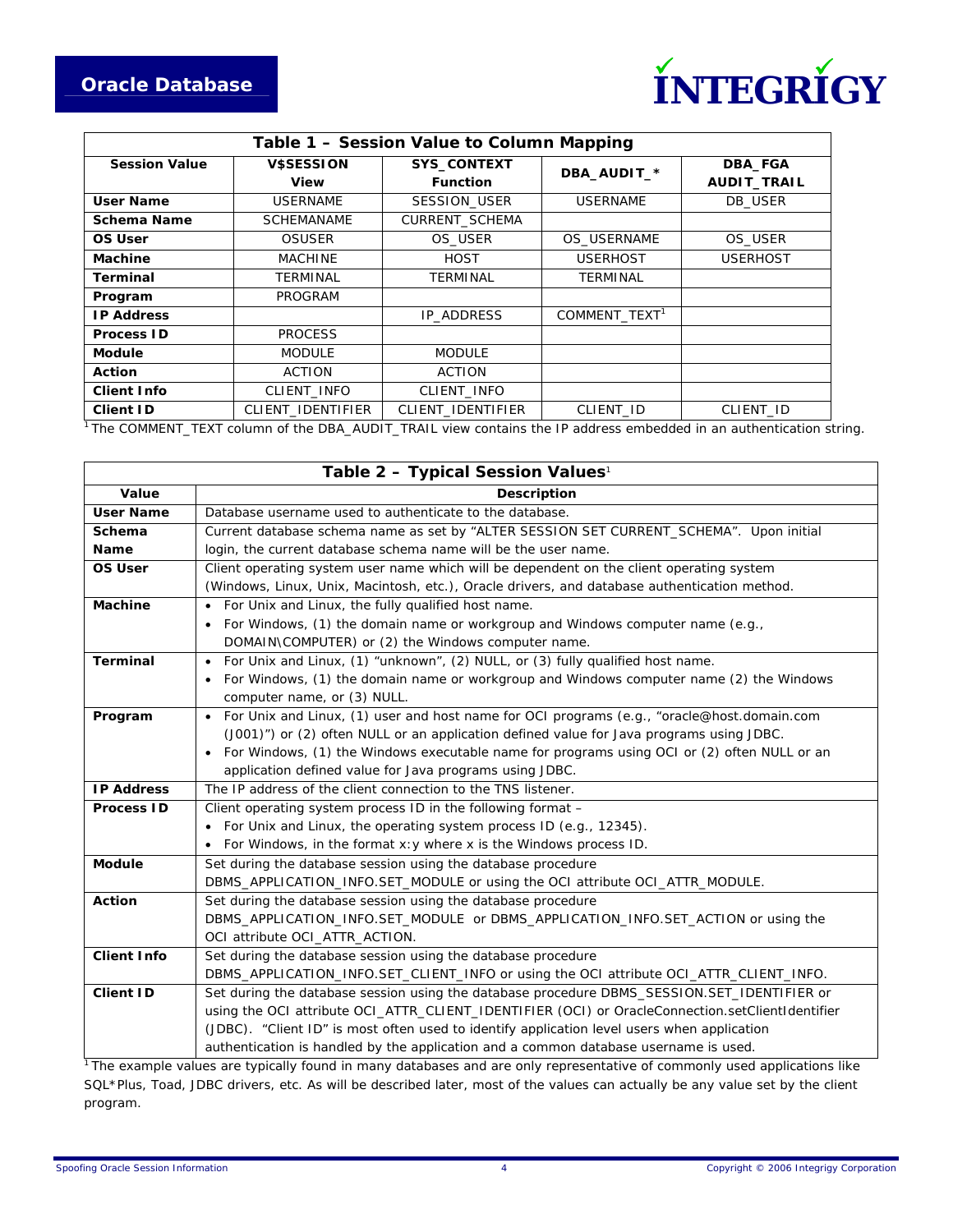

### **SPOOFING SESSION INFORMATION**

#### **SUMMARY**

From an auditing perspective, the only information that is completely reliable is the database user name – all other information regarding the client can be spoofed. Key session information regarding the client and end-user can be readily spoofed. Other session and audit data like session ID and timestamps can not be spoofed using the methods described in this paper.

The session values shown in red in the following table can be spoofed. The IP address can be spoofed, but requires more advanced techniques.

| Table 3 - Spoofable Session Values |                           |                                       |                                 |                               |  |  |
|------------------------------------|---------------------------|---------------------------------------|---------------------------------|-------------------------------|--|--|
| <b>Session Value</b>               | <b>V\$SESSION</b><br>View | <b>SYS_CONTEXT</b><br><b>Function</b> | DBA_AUDIT_*                     | DBA_FGA<br><b>AUDIT_TRAIL</b> |  |  |
| User Name                          | <b>USERNAME</b>           | SESSION USER                          | <b>USERNAME</b>                 | DB USER                       |  |  |
| <b>Schema</b>                      | <b>SCHEMANAME</b>         | <b>CURRENT_SCHEMA</b>                 |                                 |                               |  |  |
| <b>Name</b>                        |                           |                                       |                                 |                               |  |  |
| <b>OS User</b>                     | <b>OSUSER</b>             | <b>OS_USER</b>                        | <b>OS_USERNAME</b>              | <b>OS_USER</b>                |  |  |
| <b>Machine</b>                     | <b>MACHINE</b>            | <b>HOST</b>                           | <b>USERHOST</b>                 | <b>USERHOST</b>               |  |  |
| <b>Terminal</b>                    | <b>TERMINAL</b>           | <b>TERMINAL</b>                       | <b>TERMINAL</b>                 |                               |  |  |
| Program                            | <b>PROGRAM</b>            |                                       |                                 |                               |  |  |
| <b>IP Address</b>                  |                           | <b>IP_ADDRESS</b>                     | <b>COMMENT_TEXT<sup>1</sup></b> |                               |  |  |
| <b>Process ID</b>                  | <b>PROCESS</b>            |                                       |                                 |                               |  |  |
| <b>Module</b>                      | <b>MODULE</b>             | <b>MODULE</b>                         |                                 |                               |  |  |
| <b>Action</b>                      | <b>ACTION</b>             | <b>ACTION</b>                         |                                 |                               |  |  |
| <b>Client Info</b>                 | <b>CLIENT_INFO</b>        | <b>CLIENT_INFO</b>                    |                                 |                               |  |  |
| <b>Client ID</b>                   | <b>CLIENT_IDENTIFIER</b>  | <b>CLIENT_IDENTIFIER</b>              | <b>CLIENT_ID</b>                | <b>CLIENT_ID</b>              |  |  |

1 The COMMENT\_TEXT column of the DBA\_AUDIT\_TRAIL view contains the IP address embedded in an authentication string.

### **ASSUMPTIONS**

The focus of this paper is much more on auditing of properly authenticated end-users than on an attacker hacking the database without any database credentials. In some of our testing, we even assumed the end-user has access to privileged database accounts that had system privileges like SELECT ANY TABLE. With legislative compliance requirements from Sarbanes-Oxley and HIPAA, auditing of privileged database accounts is required and is an important aspect of an organization's IT controls.

The information and conclusions in this paper assume an Oracle Database running 9.2 or 10.2 hosted on either Linux or a common Unix variant (Sun, HP, IBM). The database is assumed to be using database authentication rather than single sign-on, external authentication using Advanced Security Option (ASO), operating system, network, or proxy authentication. Other authentication modes and operating systems may not permit certain session values to be spoofed, particularly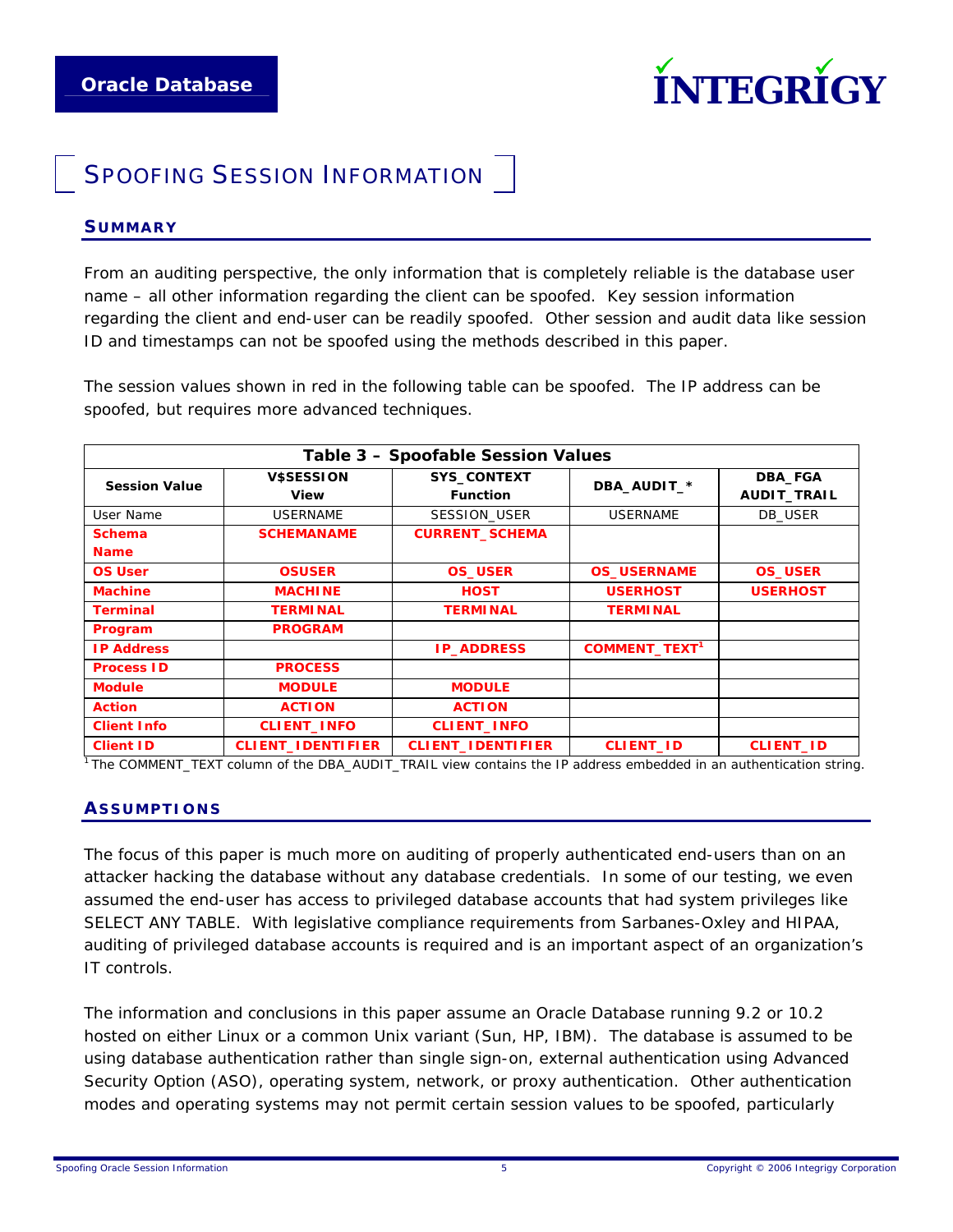

operating system user name. Although, using JDBC drivers on the client, the client operating system has no impact on the ability to spoof the session values.

This paper only looks at methods used to spoof the session values that would be in the knowledge realm of an experienced Oracle database administrator or developer. Specifically, techniques to manipulate the Oracle SGA [2], to spoof IP addresses, and to circumvent normal security measures by exploiting security bugs like SQL injection were not investigated. Other advanced techniques for unique scenarios, such as having BECOME USER system privilege and using the OCI function upicui were not investigated.

#### **SESSION VALUES**

#### *DATABASE USER NAME - NO*

The database user name is the most critical session value and can not be readily spoofed by the client.

A privileged account with certain permissions (like BECOME USER system privilege) may be able to spoof the database user name in the audit trail. Also, by exploiting known security bugs, an attacker with permissions to vulnerable database packages can execute SQL statements as SYS or other database accounts.

#### *CURRENT SCHEMA NAME - YES*

The current schema name is set using the ALTER SESSION SET CURRENT\_SCHEMA statement. Upon initial logon, the current schema name and database user name should be equal. At anytime after logon, the user is able to change the current schema name to any valid database account. Setting the current schema name provides no additional privileges or other benefits, rather allows the user to access database objects without fully qualifying the name.

#### *OPERATING SYSTEM USER - YES*

The operating system user is supplied directly by the client and can be set to any value by an attacker. The OS user value is set during the session initialization. Using the Oracle JDBC driver, the value can be set prior to the connection initialization. There may be limitations if non-database authentication is being used.

#### *MACHINE - YES*

The machine name is supplied directly by the client and can be set to any value by an attacker. The machine name value is set during the session initialization. Using the Oracle JDBC driver, the value can be set prior to the connection initialization. There may be limitations if non-database authentication is being used.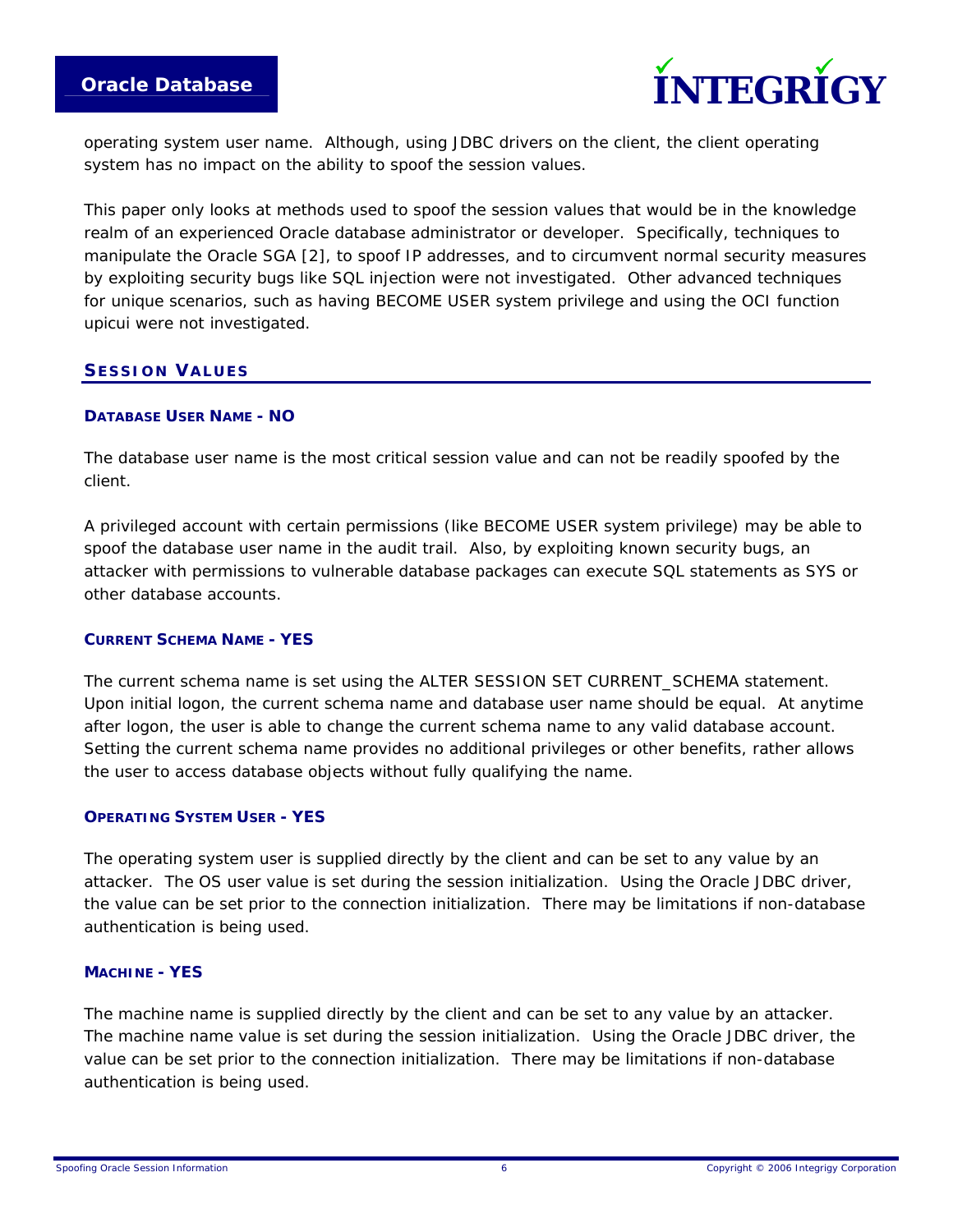

#### *TERMINAL - YES*

The terminal name is supplied directly by the client and can be set to any value by an attacker. The terminal value is set during the session initialization. Using the Oracle JDBC driver, the value can be set prior to the connection initialization. There may be limitations if non-database authentication is being used.

#### *PROGRAM – YES*

The program name is supplied directly by the client and can be set to any value by an attacker. The program value is set during the session initialization. Using the Oracle JDBC driver, the value can be set prior to the connection initialization. With the Oracle OCI driver, simply renaming the "exe" file will allow you to manipulate the program name.

#### *IP ADDRESS - MAYBE*

The IP address is supplied to the database from the TNS listener. Using standard Oracle clients (i.e., OCI or JDBC), there is no simple method to manipulate the IP address. The easiest way to change the IP address in many networks is to simply connect in another location like a conference room or to change the MAC address on the computer to obtain a new IP address through DHCP.

More sophisticated methods of IP address spoofing or using a proxy may be effective, although these methods are out of the realm of the typical Oracle DBA or developer. Spoofing of IP addresses in an Oracle environment will be the topic of a future whitepaper.

#### *PROCESS ID - YES*

The client operating system process ID is supplied directly by the client and can be set to any value by an attacker. The process ID value is set during the session initialization. Using the Oracle JDBC driver, the value can be set prior to the connection initialization.

#### *MODULE - YES*

The module name can be set by the user through either the PL/SQL package DBMS\_APPLICATION\_INFO.SET\_MODULE or the OCI attribute OCI\_ATTR\_MODULE. The module name can be set to any value by an attacker after the session is initiated. This is standard Oracle functionality and the application should be setting the module name as part of normal processing.

#### *ACTION – YES*

The action value can be set by the user through the PL/SQL packages DBMS\_APPLICATION\_INFO.SET\_MODULE and DBMS\_APPLICATION\_INFO.SET\_ACTION or the OCI attribute OCI\_ATTR\_ACTION. The action value can be set to any value by an attacker after the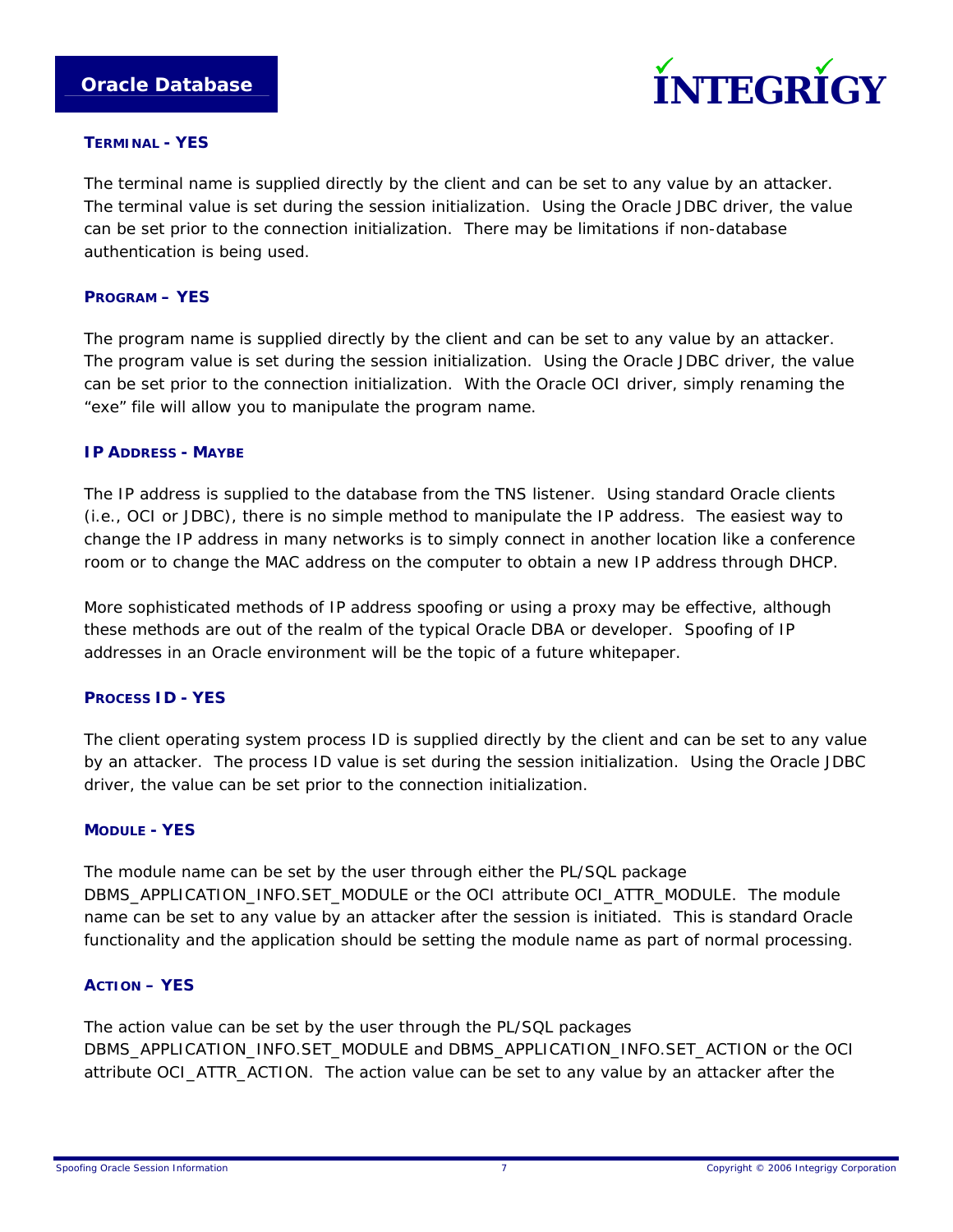



session is initiated. This is standard Oracle functionality and the application should be setting the action value as part of normal processing.

### *CLIENT INFO – YES*

The client info value can be set by the user through the PL/SQL package DBMS\_APPLICATION\_INFO.SET\_CLIENT\_INFO or the OCI attribute OCI\_ATTR\_CLIENT\_INFO. The client info value can be set to any value by an attacker after the session is initiated. This is standard Oracle functionality and the application should be setting the client info value as part of normal processing.

#### *CLIENT ID – YES*

The client ID value can be set by the user through the PL/SQL package DBMS\_SESSION.SET\_IDENTIFIER or the OCI attribute OCI\_ATTR\_CLIENT\_IDENTIFIER. The client info value can be set to any value by an attacker after the session is initiated. This is standard Oracle functionality and the application should be setting the client ID value as part of normal processing.

### **SAMPLE CODE**

There are various methods that can be used to programmatically set the session values. The simplest method is to use the Oracle JDBC drivers and the properties referenced in Table 4.

| Table 4 - Setting Session Values |                                       |                            |                                                  |  |  |  |  |
|----------------------------------|---------------------------------------|----------------------------|--------------------------------------------------|--|--|--|--|
| <b>Session</b>                   | <b>Database Session</b>               | OCI                        | <b>JDBC</b>                                      |  |  |  |  |
| Value                            |                                       | (OCIAttrSet)               |                                                  |  |  |  |  |
| Schema                           | ALTER SESSION SET CURRENT_SCHEMA      |                            |                                                  |  |  |  |  |
| <b>Name</b>                      |                                       |                            |                                                  |  |  |  |  |
| OS User                          |                                       |                            | OracleConnection property v\$session.osuser      |  |  |  |  |
| Machine                          |                                       |                            | OracleConnection property v\$session.machine     |  |  |  |  |
| Terminal                         |                                       |                            | OracleConnection property v\$session.terminal    |  |  |  |  |
| Program                          |                                       |                            | OracleConnection property v\$session.program     |  |  |  |  |
| <b>Process ID</b>                |                                       |                            | OracleConnection property v\$session.process     |  |  |  |  |
| Module                           |                                       | OCI ATTR MODULE            | OracleConnection.END TO END MODULE INDEX         |  |  |  |  |
|                                  | DBMS APPLICATION INFO.SET MODULE      |                            | or                                               |  |  |  |  |
|                                  |                                       |                            | OracleConnection property v\$session.module      |  |  |  |  |
| <b>Action</b>                    | DBMS APPLICATION INFO.SET MODULE      |                            |                                                  |  |  |  |  |
|                                  | or                                    | OCI ATTR ACTION            | OracleConnection.END TO END ACTION INDEX         |  |  |  |  |
|                                  | DBMS APPLICATION INFO.SET ACTION      |                            |                                                  |  |  |  |  |
| <b>Client Info</b>               | DBMS APPLICATION INFO.SET CLIENT INFO | OCI ATTR CLIENT INFO       |                                                  |  |  |  |  |
| <b>Client ID</b>                 |                                       | OCI ATTR CLIENT IDENTIFIER | Oracle.jdbc.OracleConnection.setClientIdentifier |  |  |  |  |
|                                  | DBMS SESSION.SET IDENTIFIER           |                            | or                                               |  |  |  |  |
|                                  |                                       |                            | OracleConnection.END TO END CLIENTID INDEX       |  |  |  |  |

Oracle Metalink Notes [369236.1](https://metalink.oracle.com/metalink/plsql/ml2_documents.showDocument?p_database_id=NOT&p_id=369236.1) and [147413.1](https://metalink.oracle.com/metalink/plsql/ml2_documents.showDocument?p_database_id=NOT&p_id=147413.1) provide fairly complete sample code for setting most of the session values using the Oracle JDBC driver [3,4]. The Oracle JDBC drivers across database versions (i.e., 9.2 vs 10.2) are inconsistent in their knack for correctly setting the values.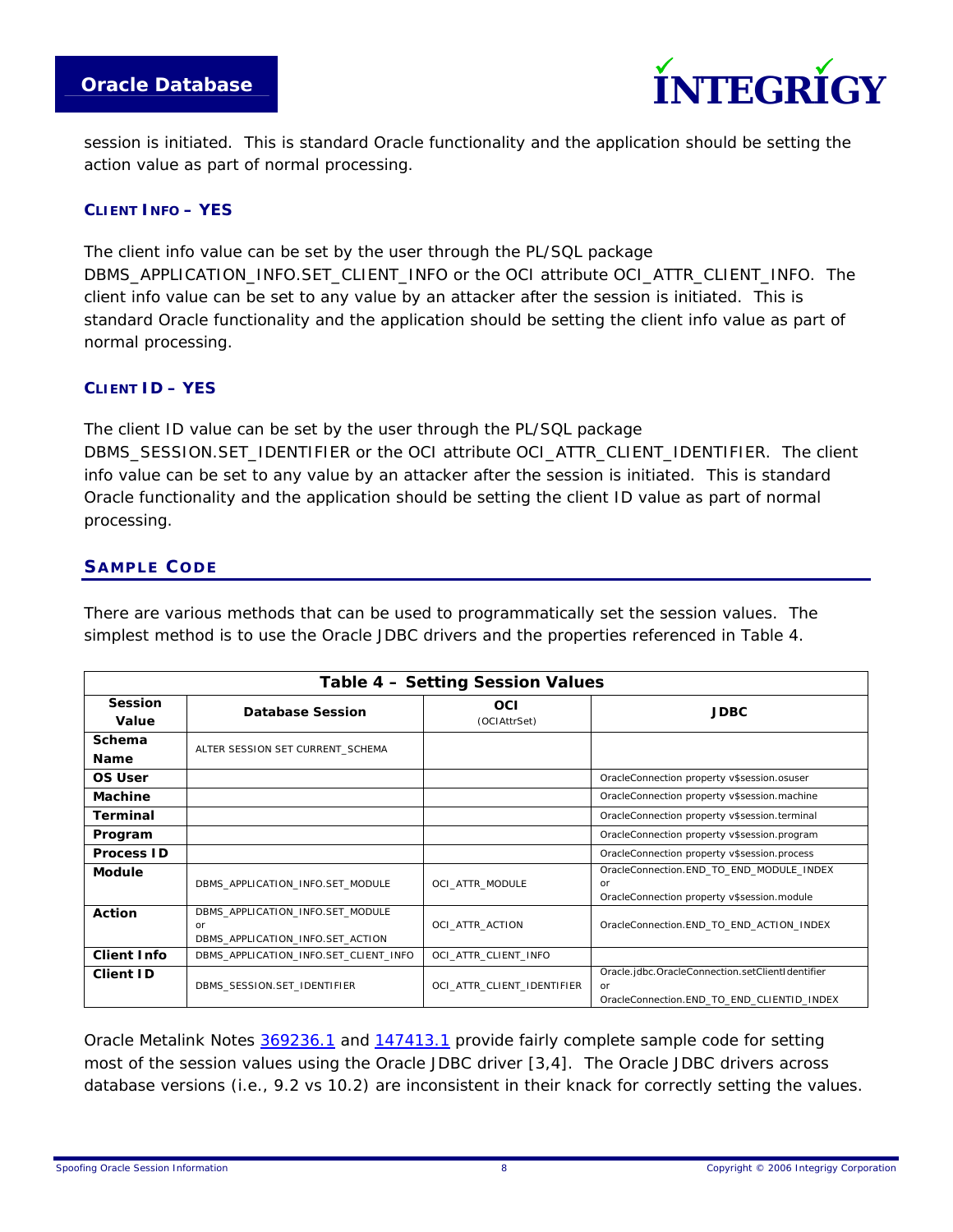

We performed most of our testing using the Oracle JDBC 9.2.0.5 Thin drivers rather than the Oracle JDBC 10g drivers.

### **REFERENCES**

- 1. Pete Finnigan, "Can application names be changed to spoof logon triggers?", Pete Finnigan [Oracle Security Blog](http://www.petefinnigan.com/weblog/archives/00000064.htm), www.petefinnigan.com
- 2. Miladin Modrakovic, "Reading and Storing Data Directly From Oracle SGA using Pro\*C/C code"
- 3. Oracle Corporation, "Method setClientIdentifier() Not Found In Interface oracle.jdbc.OracleConnection for JDBC 10g", Oracle Metalink Note ID [369236.1,](https://metalink.oracle.com/metalink/plsql/ml2_documents.showDocument?p_database_id=NOT&p_id=369236.1) 11 May 2006
- 4. Oracle Corporation, " Example: How to set V\$SESSION Properties Using the JDBC Thin Driver", Oracle Metalink Note ID [147413.1,](https://metalink.oracle.com/metalink/plsql/ml2_documents.showDocument?p_database_id=NOT&p_id=147413.1) 14 November 2002



November 12, 2006 – Initial Version